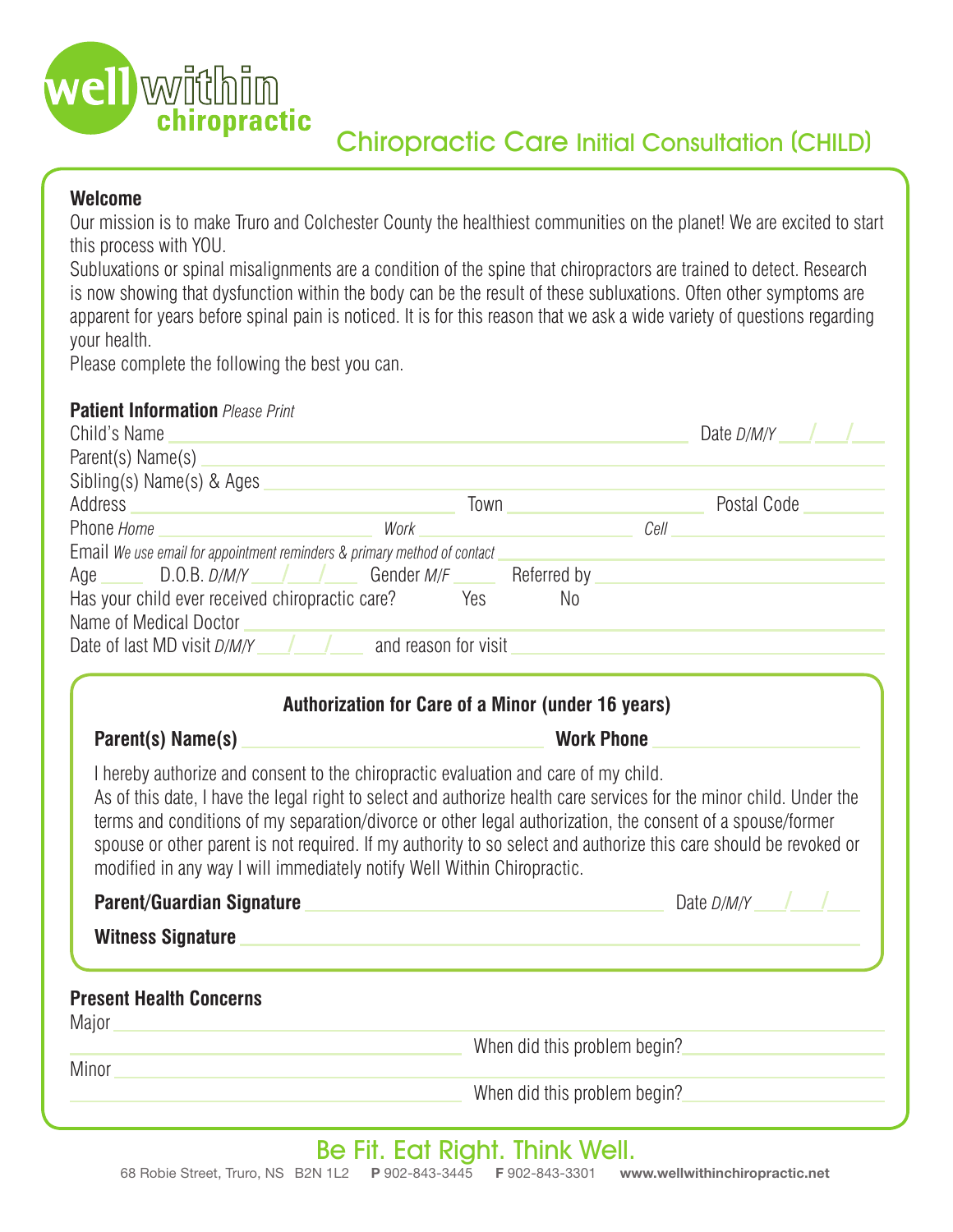

# Chiropractic Care Initial Consultation (CHILD) 2/4

| What makes this better?                                                                                                                                                                                                                                                                                                                                                                                                                                                                                                                                                                                                                                                                                                      |     |
|------------------------------------------------------------------------------------------------------------------------------------------------------------------------------------------------------------------------------------------------------------------------------------------------------------------------------------------------------------------------------------------------------------------------------------------------------------------------------------------------------------------------------------------------------------------------------------------------------------------------------------------------------------------------------------------------------------------------------|-----|
| Is the problem worse during a certain part of the day?<br>$\bullet$ Yes<br>$\bullet$ No<br>If yes, when?<br>Doe this interfere with the child's: $\bullet$ Sleep<br>• Daily Routine<br>$\bullet$ Eating<br>Is this becoming worse?<br>Other professionals seen for this condition?                                                                                                                                                                                                                                                                                                                                                                                                                                           |     |
| Results with that treatment?                                                                                                                                                                                                                                                                                                                                                                                                                                                                                                                                                                                                                                                                                                 |     |
| <b>Other Symptoms</b><br>Often seemingly unrelated symptoms may manifest as other health concerns.<br>Please mark an X in the circles if your child has had any of the following:<br>Loss of Taste<br>• Weight Gain<br>● Headaches<br>• Upper Back Pain<br>• Dental Problems<br>• Neck Pain<br>• Light Sensibility<br>• Dizziness                                                                                                                                                                                                                                                                                                                                                                                            |     |
| • Face Flushed<br><b>C</b> Low Back Pain<br>$\bullet$ Fainting<br>• Fevers<br>Cold Sweats<br>• Heart Palpitations<br>● Stiffness<br>• Fatigue<br>• Chest Pressure<br><b>Irritability</b><br>• Bronchitis<br>• Reduced Mobility<br>• Concussion<br>• Depression<br>• Pneumonia<br><b>Breast Pain</b><br>• Frequent Colds<br>• Numbness in Leg(s)<br>Loss of Balance<br>• Seizures<br>• Sinus Congestion<br>• Loss of Concentration<br>Numbness in Feet<br>• Numbness in Hand(s)<br>Loss of Memory<br>$\bullet$ Asthma<br>• Sore Throats<br>• Weakness<br>• Ears Buzzing<br><b>Urinary Problems</b><br>• Ear Pain/Infections<br>• Muscle Cramps<br>• Poor Coordination<br>• Constipation<br>• Sleeping Problems<br>• Allergies |     |
| • Diarrhea<br>• Vision Changes<br>Heartburn<br>$\bullet$ Other<br>Loss of Smell<br>• Weight Loss<br><b>Bloating/Gas</b><br>• Other                                                                                                                                                                                                                                                                                                                                                                                                                                                                                                                                                                                           |     |
| <b>History of Birth</b><br>What was the child's gestational age at birth? _____ weeks. Birth weight _____<br>$\mathsf{lbs.}$<br>oz. Birth length<br>Was your child's birth: $\bullet$ At home $\bullet$ In a birthing centre $\bullet$ In a hospital<br>Was the birth considered: $\bullet$ Medical<br>• Midwife<br>What was the duration of the labour and birth? hrs. Was labour:<br>• Spontaneous<br>• Induced<br>Was your child born: Cephalic <i>Head first</i><br>● Breech Feet first<br>Where there any complications? $\bullet$ Yes<br>$\bullet$ No<br>If yes, please explain                                                                                                                                        | in. |
| Any assistance used during birth: Correps Containing Distraction<br>• Episiotomy<br>• C-Section<br>Were medications or epidurals given to the mother during birth? $\bullet$ Yes<br>If yes, what was given?<br>$\bullet$ No                                                                                                                                                                                                                                                                                                                                                                                                                                                                                                  |     |
| APGAR score: At birth _______/10 After 5 minutes<br>/10                                                                                                                                                                                                                                                                                                                                                                                                                                                                                                                                                                                                                                                                      |     |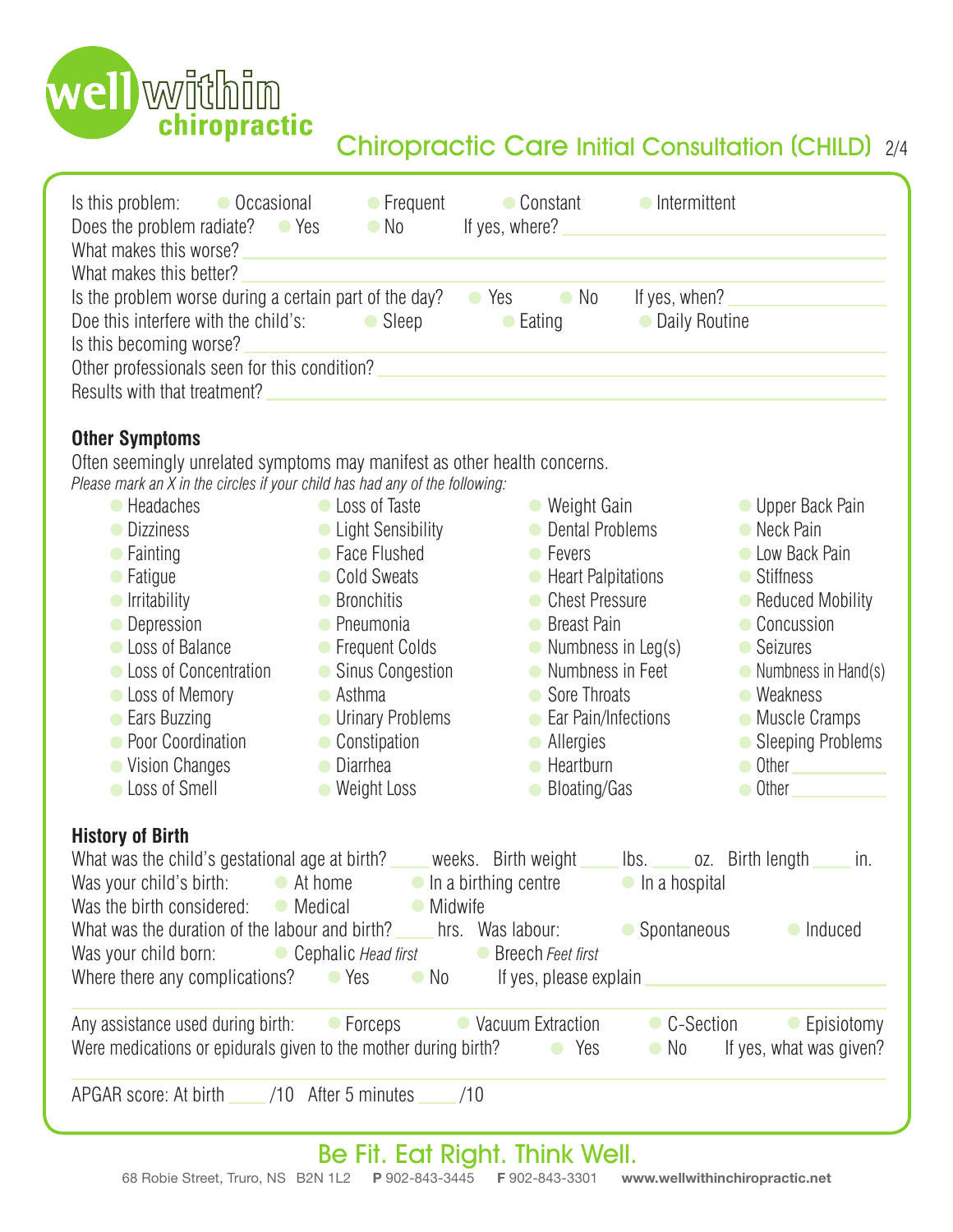

| <b>Growth and Development</b><br>Was the infant alert and responsive within 12 hours of delivery?                |            | $\bullet$ Yes | $\bullet$ No | If no, please explain |
|------------------------------------------------------------------------------------------------------------------|------------|---------------|--------------|-----------------------|
| Has your child reached all the developmental milestones?<br>Do you consider the child's sleeping pattern normal? | Yes<br>Yes | No.<br>No No  |              | If no, please explain |

#### **Family Health History**

| Please note any health problems (i.e. cancer, hereditary conditions, diabetes, heart disease, etc) that are present in: |  |
|-------------------------------------------------------------------------------------------------------------------------|--|
| Mother's family                                                                                                         |  |
| Father's family                                                                                                         |  |
| Sibling(s)                                                                                                              |  |

*Subluxations and poor health occur because of how our body adapts or doesn't adapt to physical, chemical and emotional stressors. Please help us see what stressors have been present for your child*

| <b>Physical Stressors</b>                                                                                                                                                                                                                                                                                                                                                                                     |                                   |                                  |                                              |
|---------------------------------------------------------------------------------------------------------------------------------------------------------------------------------------------------------------------------------------------------------------------------------------------------------------------------------------------------------------------------------------------------------------|-----------------------------------|----------------------------------|----------------------------------------------|
| Any traumas to the mother during pregnancy? <i>(i.e. falls, accidents, etc)</i>                                                                                                                                                                                                                                                                                                                               |                                   | $\bullet$ No<br>$\bullet$ Yes    | If yes, please explain                       |
| According to the National Safety Council, 50% of children fall head first from a high place during their first year of<br>life. Any falls from couches, beds, change tables, etc?                                                                                                                                                                                                                             | $\bullet$ Yes                     | $\bullet$ No                     | If yes, please explain                       |
| Any evidence of birth trauma to the infant?<br>• Odd shaped head<br>● Bruising<br>• Respiratory depression<br>The vast majority of our patients have experienced dozens of falls or impacts (auto, work, hobbies) that could<br>either begin or exacerbate subluxations. Help us discover a few of your child's:<br>Any traumas resulting in bruises, cuts, stitches or fractures? $\bullet$ Yes $\bullet$ No | • Stuck in birth canal            | • Fast or excessively long birth | • Cord around neck<br>If yes, please explain |
| Any hospitalizations or surgeries?<br>$\bullet$ Yes                                                                                                                                                                                                                                                                                                                                                           | $\bullet$ No                      | If yes, please explain           |                                              |
| Which sports has the child been involved in?<br>Equestrian<br>• Basketball<br>Cheerleading<br>• Other                                                                                                                                                                                                                                                                                                         | • Football<br><b>Martial Arts</b> | $\bullet$ Soccer<br>Gymnastics   | $\bullet$ Hockey<br>Dance                    |
| Has the child ever experienced loss of consciousness or a concussion?<br>explain                                                                                                                                                                                                                                                                                                                              |                                   | $\bullet$ Yes                    | $\bullet$ No<br>If yes, please               |
| ls a school backpack used?<br>$\bullet$ Yes                                                                                                                                                                                                                                                                                                                                                                   | If yes, is it:<br>$\bullet$ No    | $\bullet$ Heavy                  | $\bullet$ Light                              |